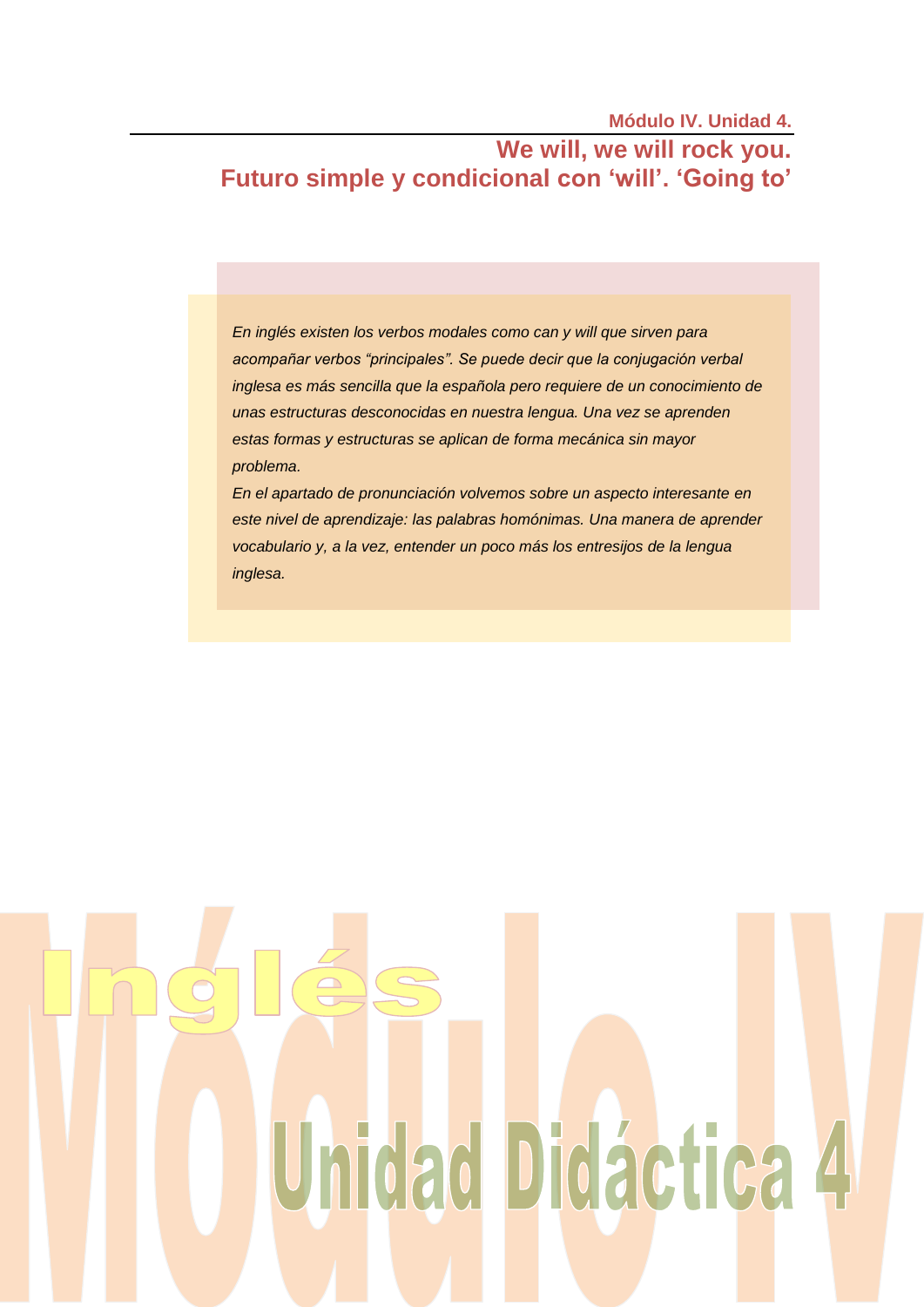# Índice

| 3. "WILL" CON VALOR CONDICIONAL: ORACIONES CONDICIONALES (PRIMER TIPO) |           |
|------------------------------------------------------------------------|-----------|
|                                                                        |           |
|                                                                        |           |
|                                                                        |           |
|                                                                        | <b>20</b> |
|                                                                        |           |
|                                                                        |           |
|                                                                        |           |
|                                                                        | -22       |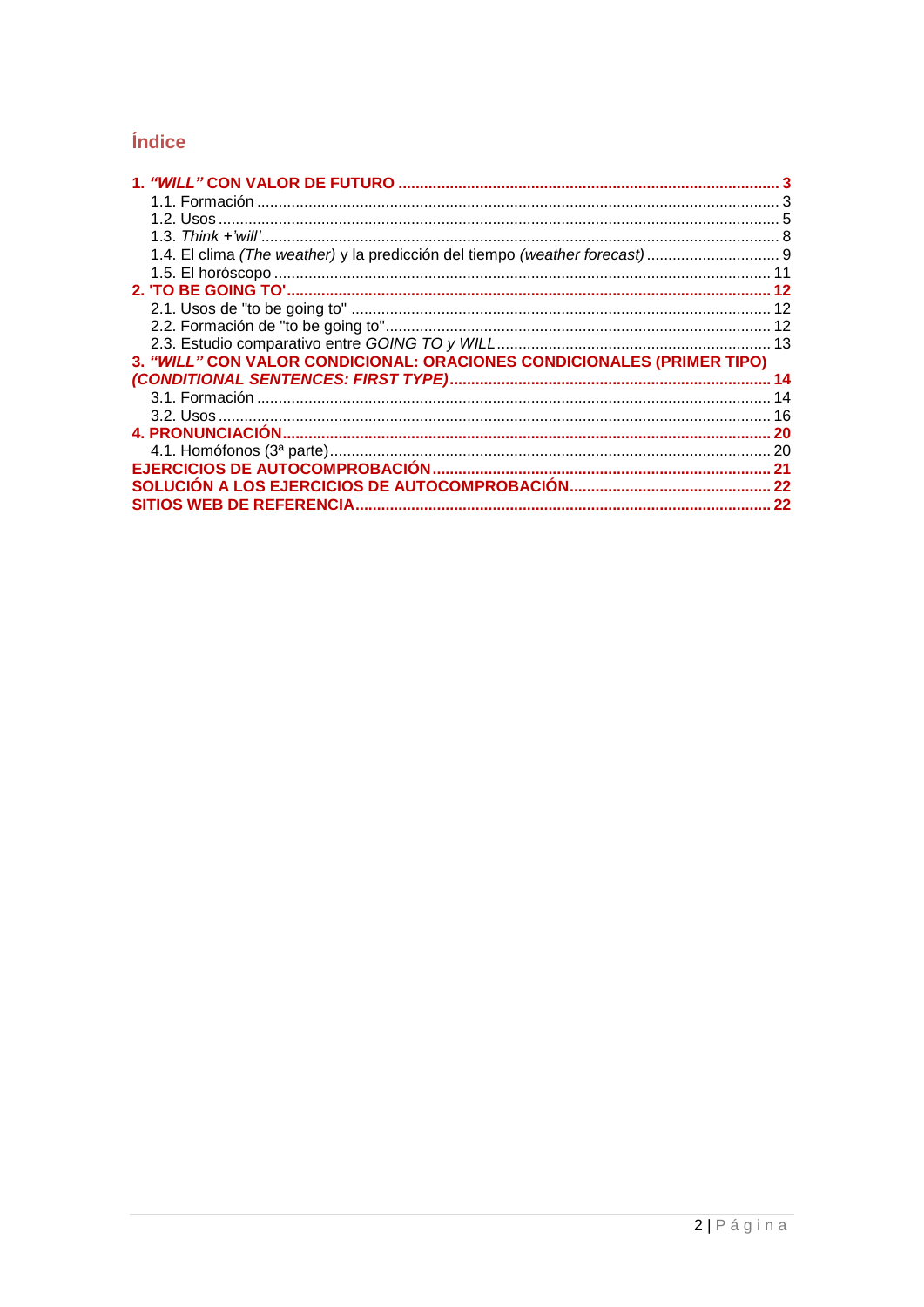# <span id="page-2-0"></span>**1.** *"Will"* **con valor de futuro**

'*Will'* es un verbo modal y auxiliar. Esto quiere decir que, por un lado, no se conjuga para las diferentes personas y, por otro, acompaña a otros verbos considerados como principales en la oración: no se pueden usar sin verbo principal.

| I will go to the concert | -Iré al concierto |
|--------------------------|-------------------|
|                          |                   |

She **will read** the book -Leerá el libro

Los verbos modales son verbos auxiliares que nos ayudan a transmitir el sentido de las oraciones.

Sin los verbos modales no podríamos hacer frases indicando valor de probabilidad o de futuro. Los verbos modales también se llaman modales auxiliares o simplemente modales. Se cuentan hasta diez verbos modales ingleses:

| can   | could    |
|-------|----------|
| may   | might    |
| shall | should   |
| will  | Would    |
| must  | ought to |

La forma verbal "will" se utiliza principalmente en dos circunstancias:

- $\checkmark$  Con valor de futuro para hacer predicciones y promesas
- $\checkmark$  Con valor condicional para expresar predicciones basadas en ciertas condiciones

# <span id="page-2-1"></span>**1.1. Formación**

 Para formar la **afirmativa** del verbo modal "will**"** lo único que debemos hacer es escribirlo delante del verbo principal, que va en infinitivo sin *to*.

| It's hot. I will go to the beach. | $\rightarrow$ Hace calor. Iré a la playa. |
|-----------------------------------|-------------------------------------------|
| Peter will come today.            | $\rightarrow$ Pedro vendrá hoy.           |
| I will help you tomorrow.         | $\rightarrow$ Te ayudaré mañana.          |

 En el caso de la **negativa** lo que haremos será escribir la palabra "not" detrás de "will" o en su forma contracta "**won't**" (will not → won't) delante del verbo principal, que va en infinitivo sin *to*:

| I won't go to the beach today. | $\rightarrow$ Hoy no iré a la playa. |
|--------------------------------|--------------------------------------|
| Peter won't come today.        | $\rightarrow$ Pedro no vendrá hoy.   |
| She won't help you.            | $\rightarrow$ Ella no te ayudará.    |

 Y la forma **interrogativa** se forma escribiendo "will" delante del sujeto realizando la inversión propia de las preguntas en inglés (Módulo IV\_Unidad-5):

| Will he come?     | $\rightarrow$ <i>i</i> . Vendrá él? |
|-------------------|-------------------------------------|
| Will you help me? | Me ayudarás? ب → Ne ayudarás?       |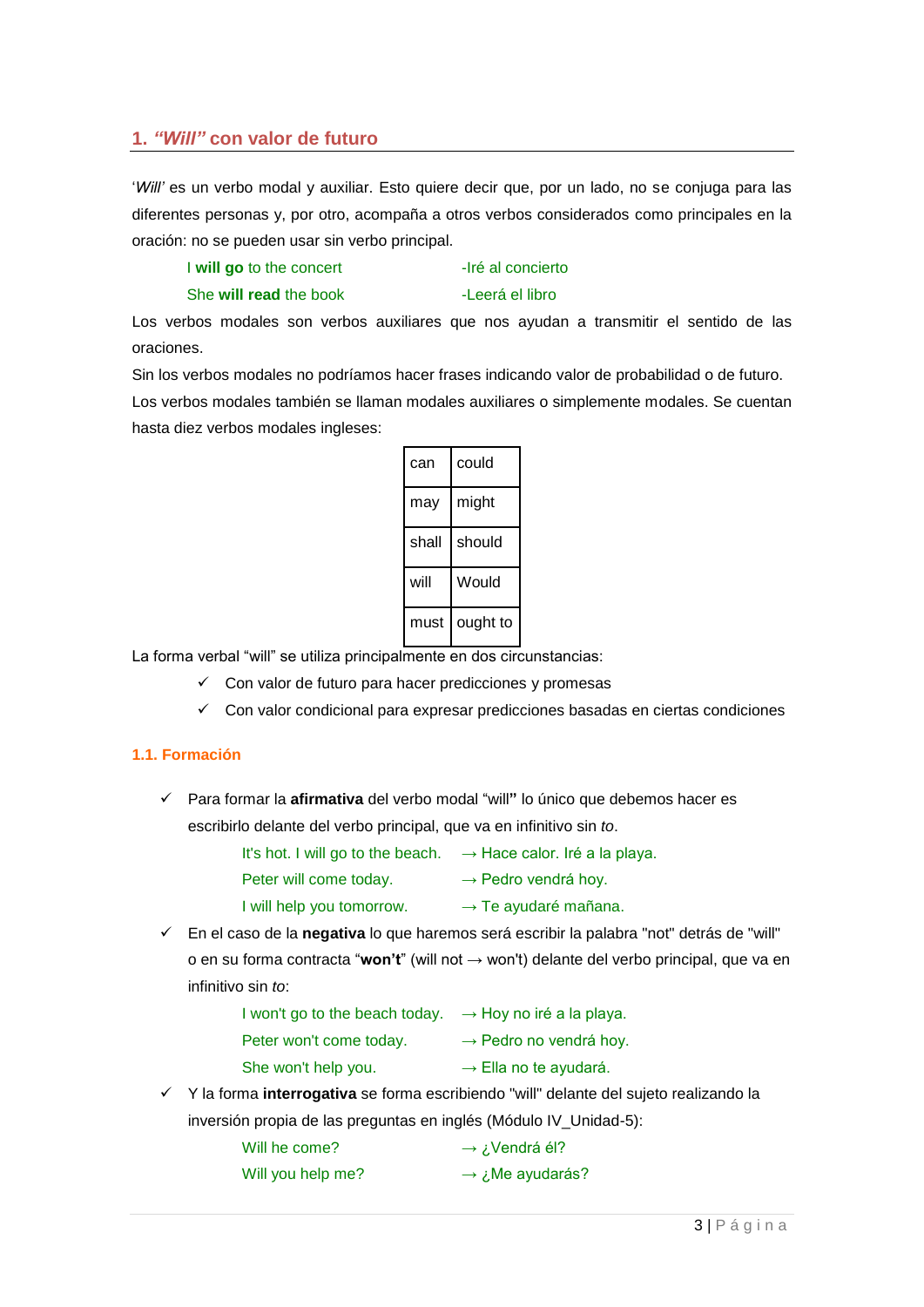### Will you wait for me?  $\rightarrow$  Me esperarás?

De forma esquemática así se conjuga el verbo WORK (trabajar o funcionar) en futuro simple:

| <b>AFFIRMATIVE</b>  | <b>NEGATIVE</b>      | <b>INTERROGATIVE</b> |
|---------------------|----------------------|----------------------|
| I will work         | I won't work         | Will I work?         |
| You will work       | You won't work       | Will you work?       |
| He/She/It will work | He/She/It won't work | Will he/she/it work? |
| We will work        | We won't work        | Will we work?        |
| You will work       | You won't work       | Will you work?       |
| They will work      | They won't work      | Will they work?      |

### FORMAS CORTAS

- *I'll /*
- *you'll*
- *he'll*
- *she'll*
- *we'll*
- *they'll*

*La contracción de "will not" es "won´t" y son intercambiables*

### **SHORT ANSWERS**

*Will you be at home this evening? Yes, I will / No, I won't. Will John win the match? Yes, he will / No, he won't.*

Ejemplos:

I think it will rain tomorrow.

-Creo que lloverá mañana.

Next weekend the weather will be sunny and warm.

-El fin de semana que viene el tiempo será soleado y templado.

People won't use cars in the future. They will fly.

-La gente no usará el coche en el futuro. Volarán.

### **- Expresiones temporales usadas en el futuro:**

 $\bullet$ Soon: pronto, enseguida. He will be back soon  $\longrightarrow$  Volverá enseguida.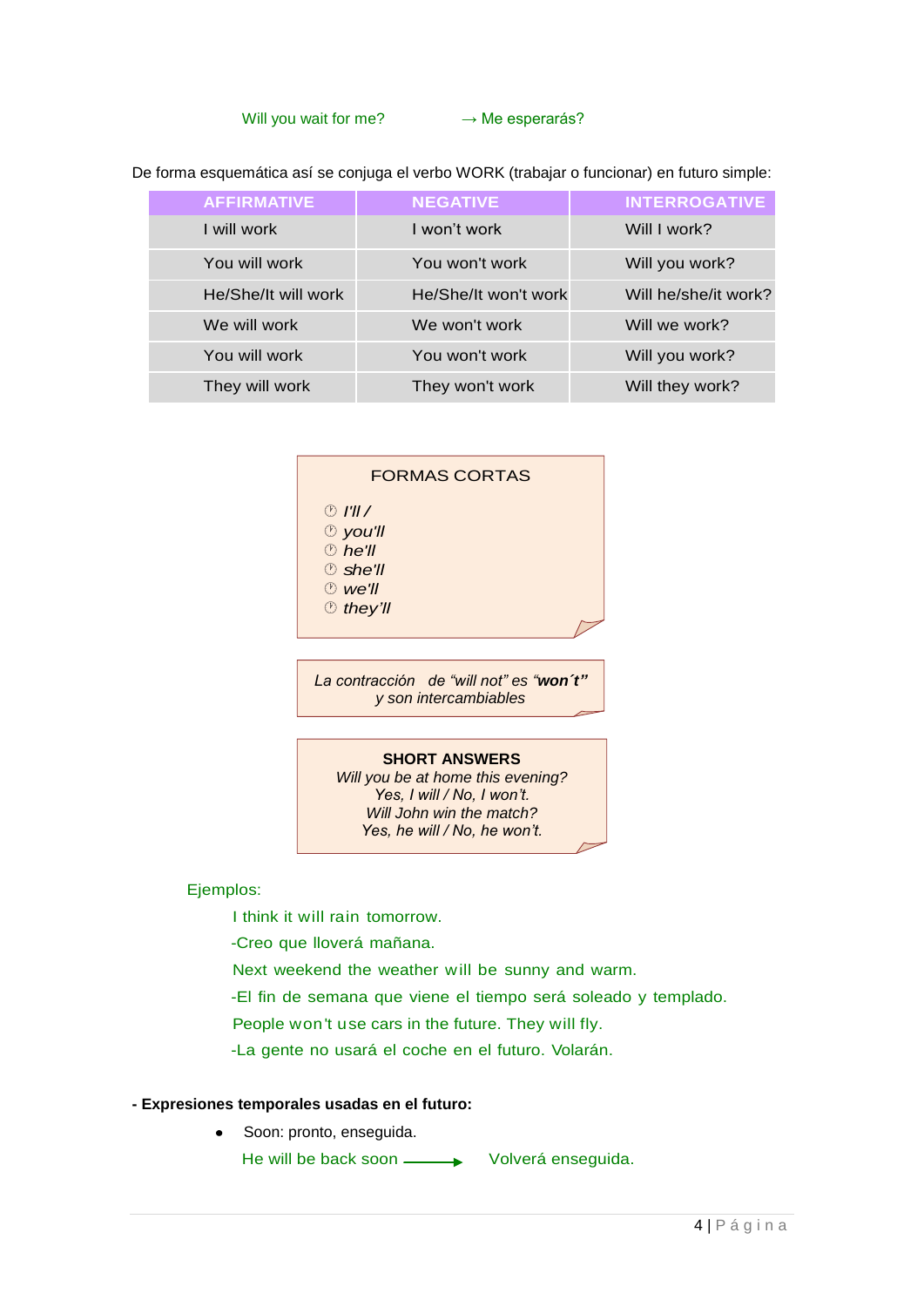- Next week, month, year: la semana/el mes/el año que viene.  $\bullet$ We'll work harder next year **Trabajaremos más el año que viene.**
- Tomorrow: mañana. He'll be in town tomorrow -> Estará en la ciudad mañana.
- In ... minutes, hours, days, weeks, months, years ...: dentro de ... I think he will come back in two months - Creo que volverá dentro de dos meses.

# <span id="page-4-0"></span>**1.2. Usos**

WILL con valor de futuro se usa:

 $\checkmark$  Para hacer predicciones y promesas sobre el futuro. Decimos lo que creemos que ocurrirá.

It will be cloudy in the north next week (predicción).

-Estará nublado en el norte toda la semana.

I'll pay you next month (promesa).

-Te pagaré el mes que viene.

 $\checkmark$  Para expresar decisiones rápidas y hacer ofrecimientos

The phone is ringing. I'll answer it.

-Suena el teléfono. Ya contesto (en español no usamos

- un futuro).
- $\checkmark$  A menudo se usa el futuro simple con estas expresiones:

I am sure (estoy seguro de que).

I think (creo que), I expect (espero que).

I suppose (supongo que).

I hope (espero –tener esperanza- que).

probably (probablemente).

perhaps (quizás).

surely (seguramente).

Ejemplos:

| I'll probably get there by car.                     | -Probablemente iré en coche.                       |
|-----------------------------------------------------|----------------------------------------------------|
| I suppose Thomas will pass his exam.                | -Supongo que Tomas aprobará<br>el examen.          |
| Perhaps people in the future will be happier.       | más feliz<br>-Quizá la gente será<br>en el future. |
| I am sure you will like this book, it is very good. | -Estoy seguro que te gustará este<br>libro.        |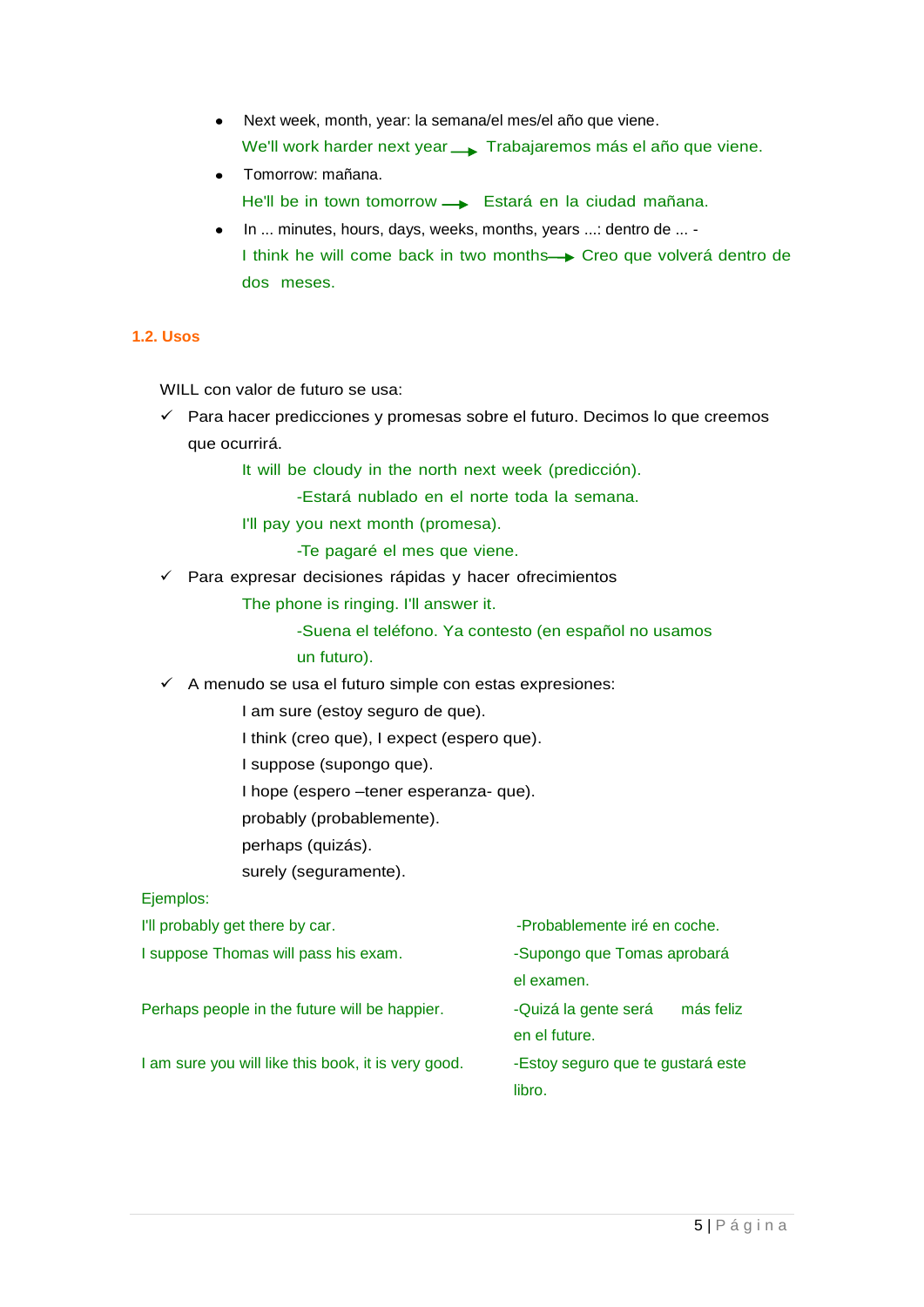# **Actividad 1. Transform these sentences into the simple future.**

| 1.- We have a party tonight.      | (afirmativa)    |
|-----------------------------------|-----------------|
| 2.- I travel to Spain next week.  | (afirmativa)    |
| 3.- I'm sure Jeff gets the job.   | (afirmativa)    |
|                                   | (afirmativa)    |
|                                   | (afirmativa)    |
| 6.- She wins the election.        | (negativa)      |
| 7.- I think he is successful.     | (afirmativa)    |
| 8.- Are you at home this evening? | (interrogativa) |
| 9.- Are you here tomorrow?        | (interrogativa) |
| 10.- I am here tomorrow.          | (negativa)      |
| 11.- I always love you.           | (afirmativa)    |
| 12.- I forget you.                | (negativa)      |

**Actividad 2. Complete the blanks with the simple future of the verbs in brackets.**

- 1. He …………………………………….. (be) at home tonight.
- 2. Europe ………………………… (have) one government in the year 2100.
- 3. Mary …………………….……. (not/phone) you tomorrow.
- 4. What time ………… we …………. (meet)?
- 5. In the future, people ……………………….. (travel) to other planets.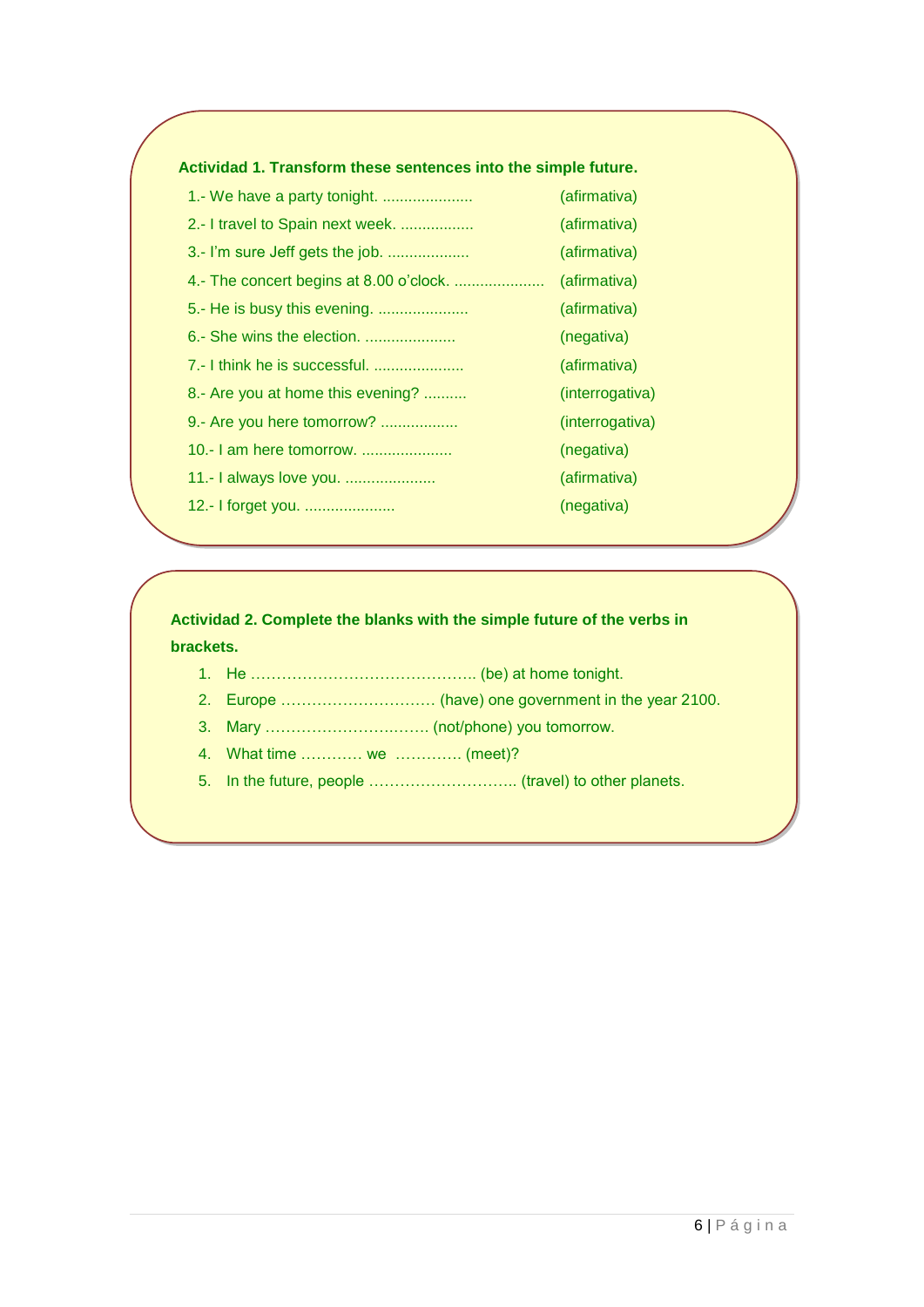# **Actividad 3. Write sentences saying** *Lauren will* **… or** *Lauren will not/won't***….**

| 1. Pack the cases        | affirmative |
|--------------------------|-------------|
| 2. Go shopping           | negative    |
| 3. Meet some friends     | negative    |
| 4. Have a tea            | affirmative |
| 5. Phone her grandmother | negative    |

1. Lauren will pack the cases

*2. \_\_\_\_\_\_\_\_\_\_\_\_\_\_\_\_\_\_\_\_\_\_\_\_\_\_\_\_\_\_. 3. \_\_\_\_\_\_\_\_\_\_\_\_\_\_\_\_\_\_\_\_\_\_\_\_\_\_\_\_\_\_.*

| 'Il get | Will you join<br><b>Solution System System System System</b><br>will pass     | <b>Will you give</b><br><b>Example 10 Will need</b> | will buy<br>will visit |
|---------|-------------------------------------------------------------------------------|-----------------------------------------------------|------------------------|
|         |                                                                               |                                                     |                        |
|         | 2. Don't eat all that cake. You_____________________                          |                                                     | sick                   |
|         |                                                                               |                                                     |                        |
|         |                                                                               |                                                     |                        |
|         | 5. I am sure Peter ______________________ his exam. He is very<br>intelligent |                                                     |                        |
|         |                                                                               |                                                     | us?                    |
|         |                                                                               | me an aspirin?                                      |                        |
|         | 8. My grandmother is ill. I _____________________ her tomorrow.               |                                                     |                        |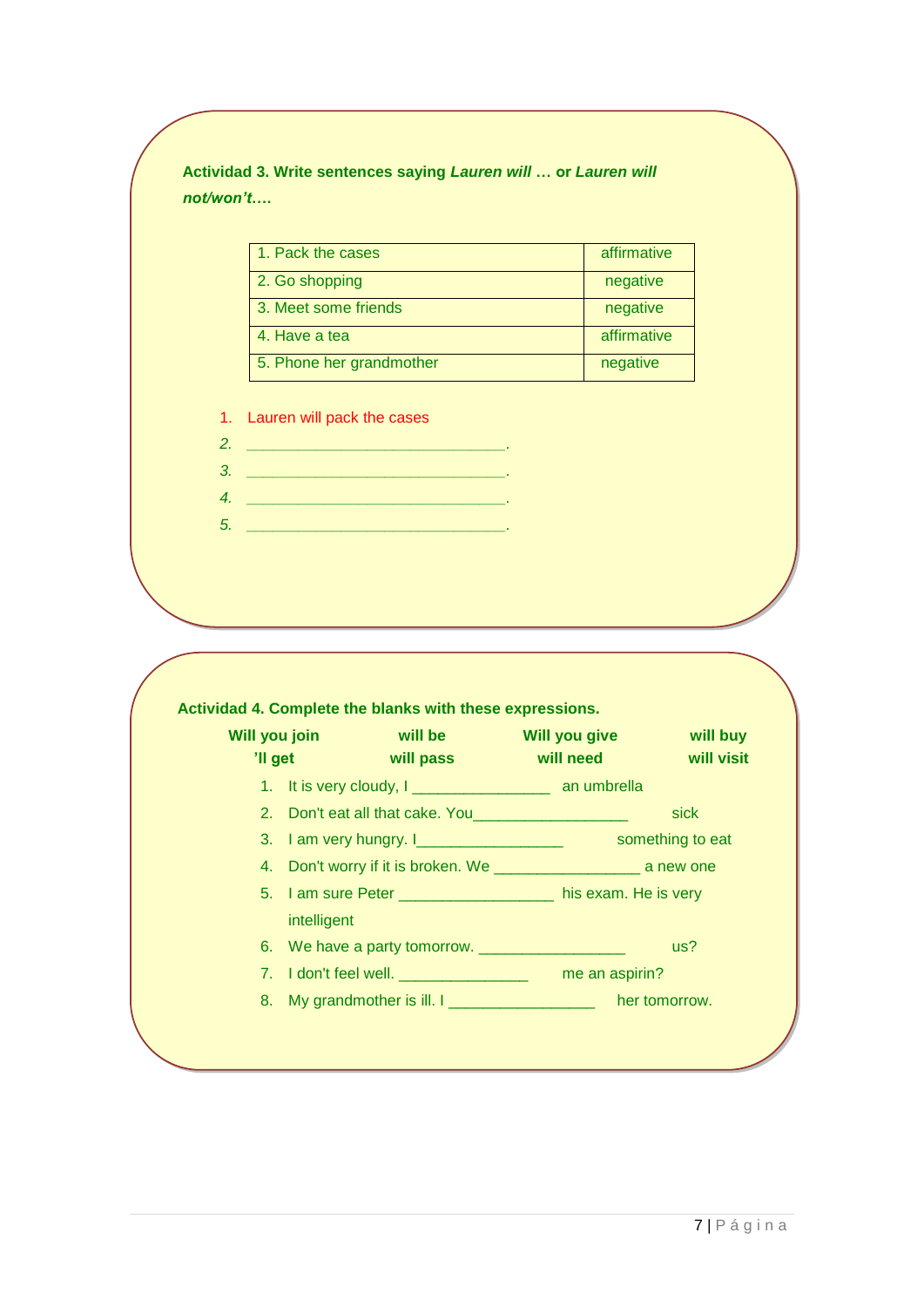### <span id="page-7-0"></span>**1.3.** *Think +'will'*

A menudo se usa el futuro simple WILL en esta expresión con el verbo THINK (pensar, creer, opinar) para subrayar su valor de futuro incierto o fundamentado en una opinión personal y, por lo tanto, subjetiva.

### Ejemplos:

I think Peter will pass his exams. - Creo que Pedro aprobará sus exámenes. I don't think I'll finish my work next weekend. -No creo que acabe el trabajo el fin de semana. Do you think it will rain tonight?  $\frac{1}{2}$  -*i*. Crees que va a llover esta noche?

### **Actividad 5. Write three sentences beginning with** *I think* **and using** *will***.**

Example: I think they will have a nice time together

- 1. Susan/ enjoy her holidays.
- 2. The weather/ be hot in my town.
- 3. They/ go to the beach everyday.
	- 1. I think \_\_\_\_\_\_\_\_\_\_\_\_\_\_\_\_\_\_\_\_\_\_\_\_.
	- 2. \_\_\_\_\_\_\_\_\_\_\_\_\_\_\_\_\_\_\_\_\_\_\_\_\_\_. 3. \_\_\_\_\_\_\_\_\_\_\_\_\_\_\_\_\_\_\_\_\_\_\_\_\_\_.

# **Actividad 6. Write three sentences beginning with** *I don´t think* **and using** *will***.**

Ejemplo: I don't think Paul will go with them.

- 1. Carol/ be tired to do lot of things.
- 2. The weather/ be cloudy.
- 3. They/ visit the cathedral.
	- 1. I don't think \_\_\_\_\_\_\_\_\_\_\_\_\_\_\_\_\_\_.
	- 2. \_\_\_\_\_\_\_\_\_\_\_\_\_\_\_\_\_\_\_\_\_\_\_\_\_\_\_.
	- 3. <u>\_\_\_\_\_\_\_\_\_\_\_\_\_\_\_\_\_\_\_\_\_\_\_\_\_\_\_\_\_\_\_\_</u>.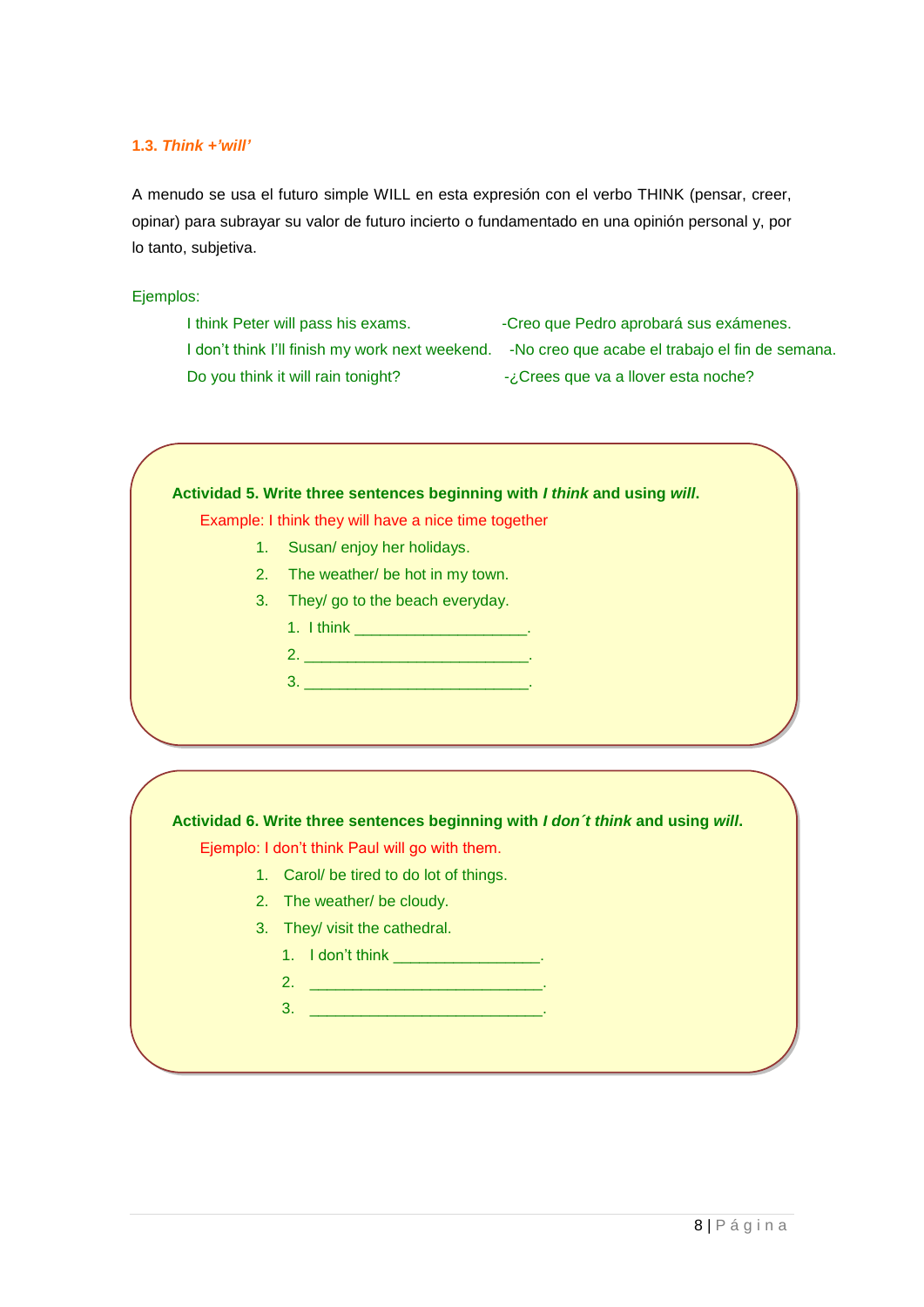# <span id="page-8-0"></span>**1.4. El clima** *(The weather)* **y la predicción del tiempo** *(weather forecast)*

Uno de los temas en los que se recurre constantemente al uso de "will" es cuando queremos hacer predicciones en el futuro y esto se ejemplifica al hablar del tiempo.

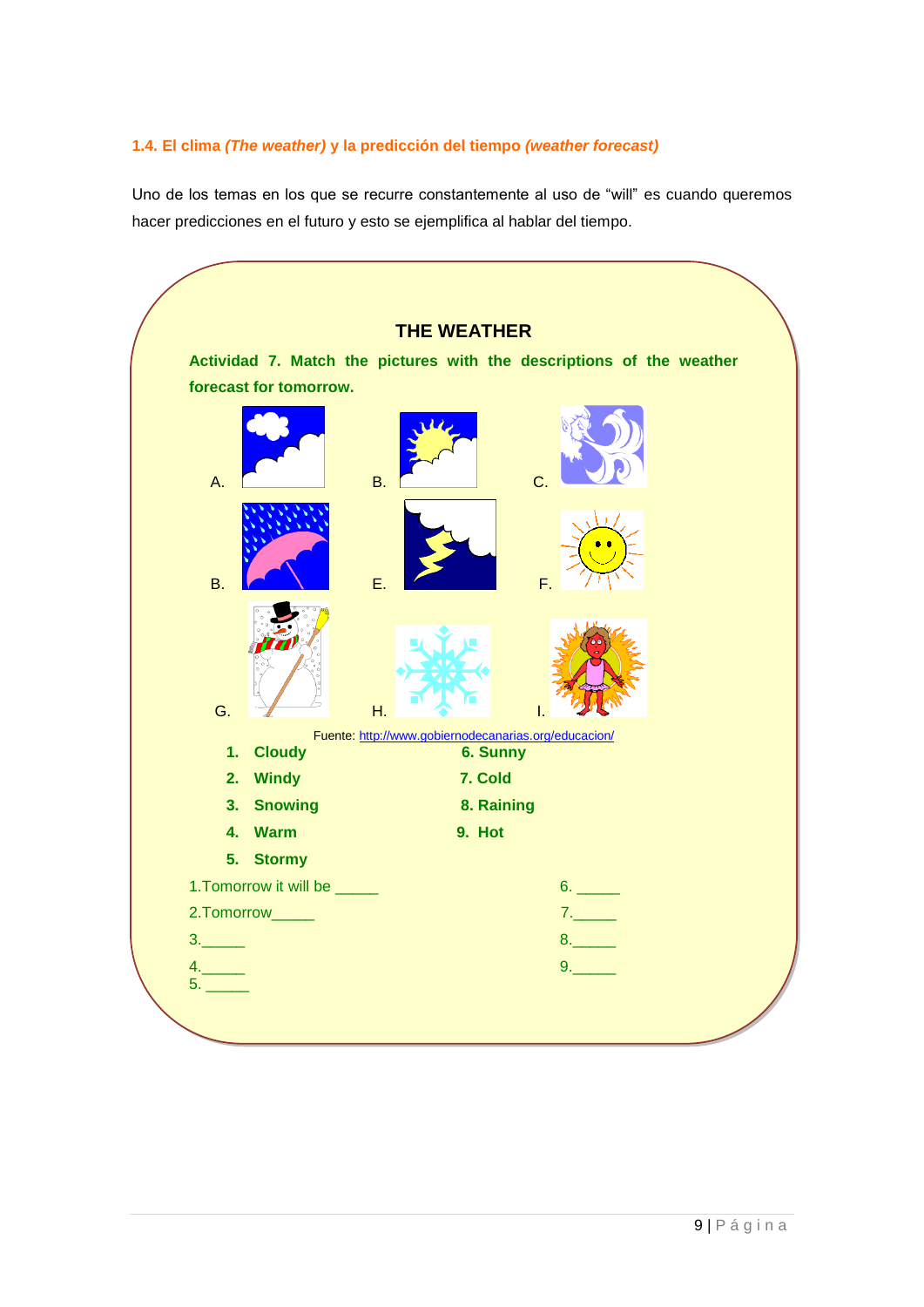# **Actividad 8. Answer these two questions.**

- 1. What's the weather like today?
- 2. What will the weather be like tomorrow? \_\_\_\_\_\_\_\_\_\_\_\_\_\_\_\_\_\_\_\_\_\_\_\_\_

\_\_\_\_\_\_\_\_\_\_\_\_\_\_\_\_\_\_\_\_\_\_\_\_

**RECUERDA**

Para preguntar por el tiempo decimos: En presente **-What's the weather like?** En futuro **-What will the weather be like?**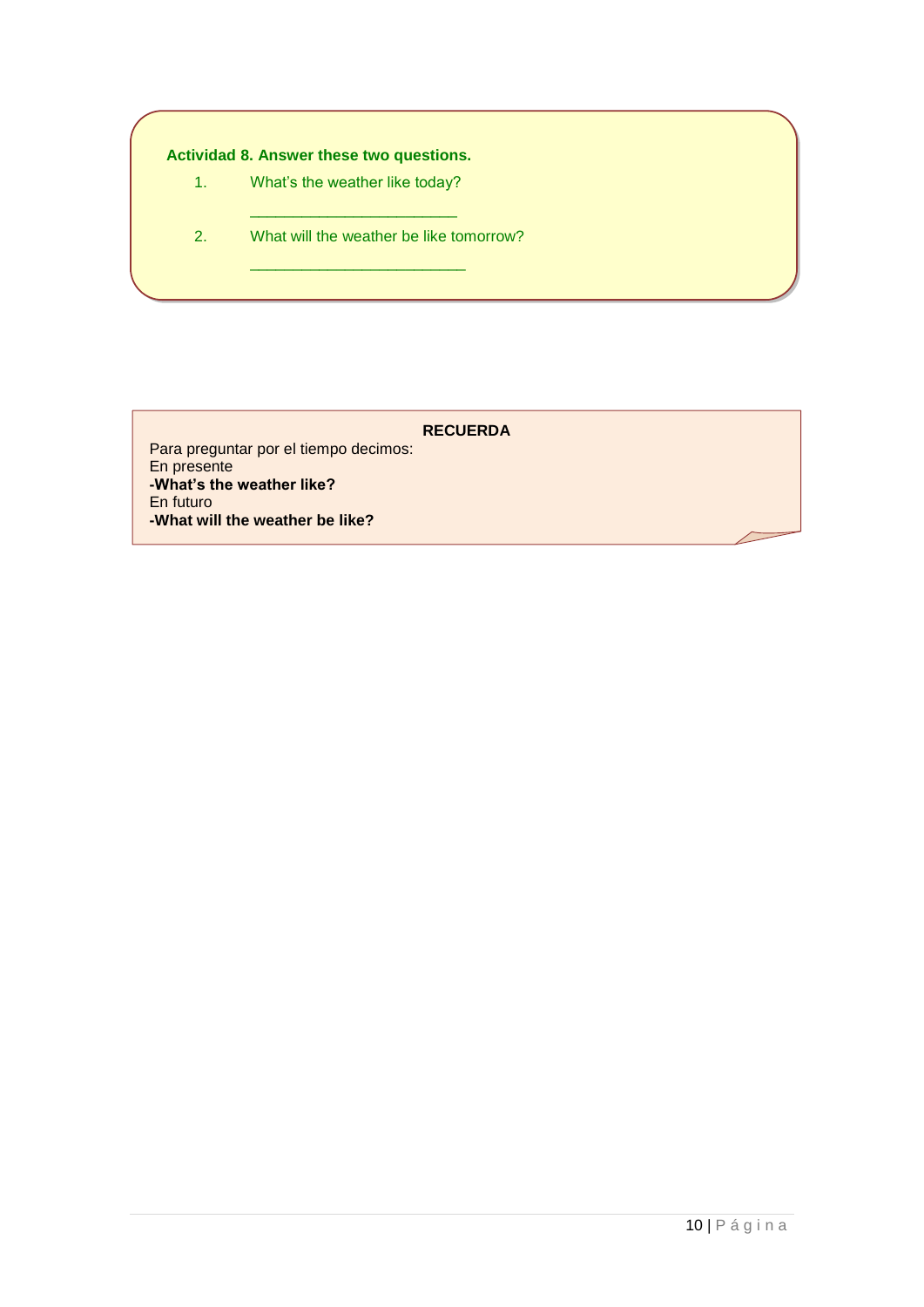# <span id="page-10-0"></span>**1.5. El horóscopo**

Otro tema muy recurrente a la hora de realizar predicciones y donde más se utiliza "will" con valor de futuro.

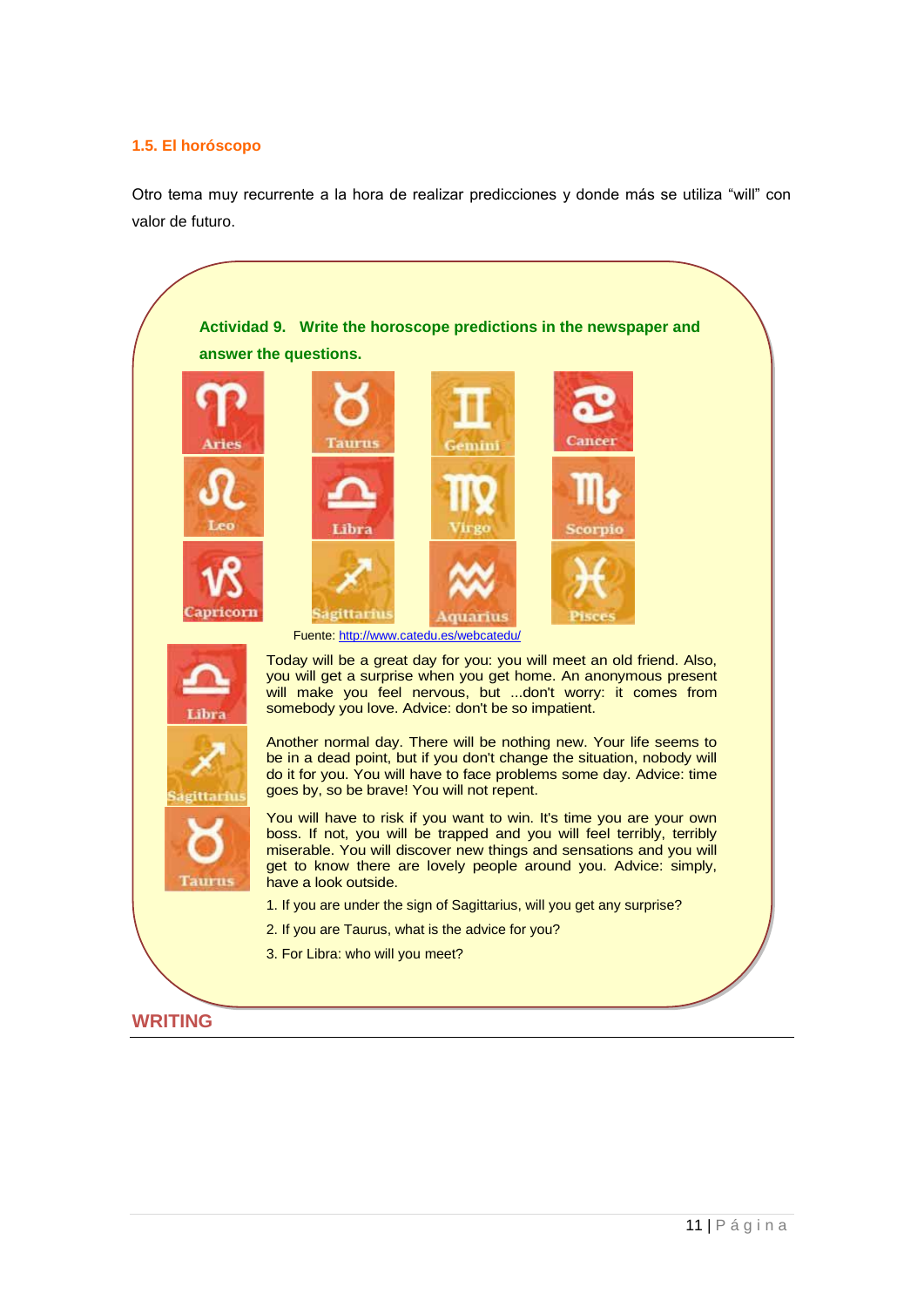| newspaper. Write your predictions for today. |  |  |
|----------------------------------------------|--|--|
|                                              |  |  |
|                                              |  |  |
|                                              |  |  |
|                                              |  |  |
|                                              |  |  |
|                                              |  |  |
|                                              |  |  |
|                                              |  |  |
|                                              |  |  |
|                                              |  |  |

# <span id="page-11-0"></span>**2. 'To be going to'**

El verbo "to be going to" equivale a "ir a hacer algo". Su estructura en la oración es:

### **To be + going + to + Verbo (en infinitivo).**

She is going to do the shopping  $\longrightarrow$  Ella va a hacer las compras.

El verbo que se conjuga es ["to be"](http://www.vitutor.com/gramatica_inglesa/verbs/verbo_to_be.html) y tiene que concordar en tiempo y persona con el sujeto.

### <span id="page-11-1"></span>**2.1. Usos de "to be going to"**

1 Se usa el futuro con "be going to" para expresar **acciones futuras ya planeadas** (pero que no forman parte de un programa establecido).

I am going to buy a new house  $\longrightarrow$  Voy a comprarme una casa nueva (plan).

2 Con "be going to" se indica sobre todo la **intención de hacer algo** en un futuro cercano o el **convencimiento de que algo va a ocurrir**.

It's going to be a great day 
<br>
Va a ser un día genial (tengo la certeza).

# <span id="page-11-2"></span>**2.2. Formación de "to be going to"**

Afirmativo  $\rightarrow$  Sujeto + presente de "to be" + going + to verbo en infinitivo + ... La traducción al español sería: "Yo voy a trabajar ", "tú vas a trabajar ", "él va a trabajar "... Negativo  $\rightarrow$  Sujeto + presente de "to be" + not + going + to verbo en infinitivo + ... Interrogativo  $\rightarrow$  Presente del verbo "to be" + sujeto + going to + verbo en infinitivo + ....?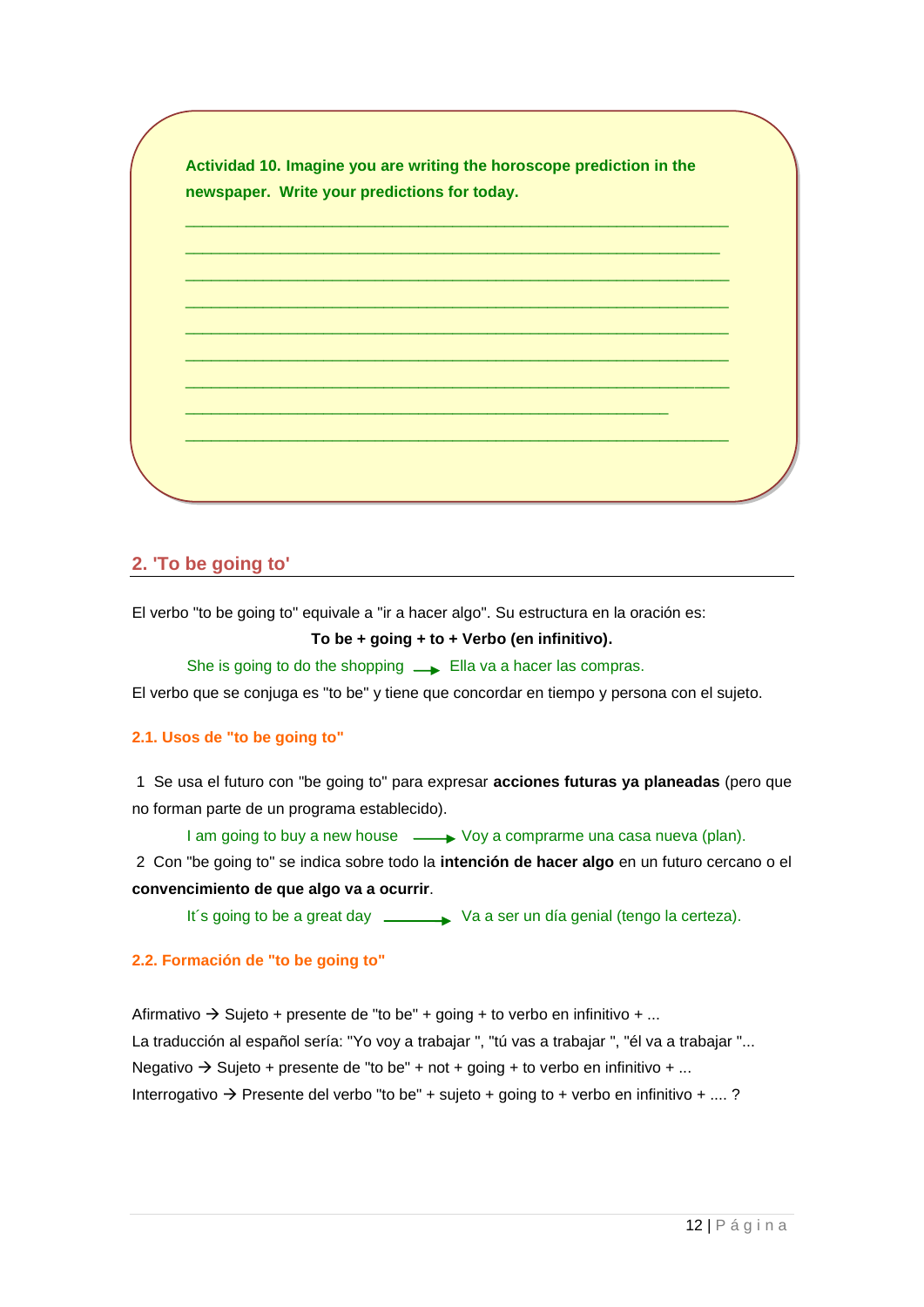| <b>Affirmative</b>                    | <b>Negative</b>            | <b>Interrogative</b>    |
|---------------------------------------|----------------------------|-------------------------|
| I am going to work                    | I am not going to work     | Am I going to work?     |
| You are going to work                 | You are not going to work  | Are you going to work?  |
| He is going to work                   | He is not going to work    | Is he going to work?    |
| She is going to work                  | She is not going to work   | Is she going to work?   |
| It is going to work                   | It is not going to work    | Is it going to work?    |
| We are going to work                  | You are not going to work  | Are we going to work?   |
| You are going to work                 | We are not going to work   | Are you going to work?  |
| They are going to work                | They are not going to work | Are they going to work? |
| <b>Contracted forms:</b><br>$am = 'm$ | $is = 's$                  | $are = 're$             |

am not  $=$  'm not

is not  $=$  isn't

are not  $=$  aren't

**Actividad 11. Ejercicios Write the verb in brackets in the affirmative, negative or interrogative form of GOING TO.**

1 Lucy is very good at science. She study ……………….. medicine. (study) 2 Jane and Tom love travelling. They ………… a sabbatical year to travel.

(take)

3 Your /son/ ………… to university? (go)

4 We ………… a dress for the wedding. (wear)

5 What /you/………… this weekend? (do)

# <span id="page-12-0"></span>**2.3. Estudio comparativo entre** *GOING TO y WILL*

| <b>Future simple: will</b>             | To be going to                        |
|----------------------------------------|---------------------------------------|
| Decisión instantánea                   | Intención                             |
| (=cuando decidimos hacer algo mientras | (=ya está previamente decidido)       |
| hablamos).                             | I am going to have a cup of coffee    |
| I will have a cup of coffee            | I am going to operate my patient      |
| I will operate my patient again        |                                       |
| Predicción                             | Predicción basada en situación actual |
| $($ = creemos que ocurrirá).           | present situation                     |
| He will travel to Ireland              | (=vemos que va a ocurrir)             |
| He will hit the ball                   | He is going to travel to Ireland      |
|                                        | He is going to kick the ball          |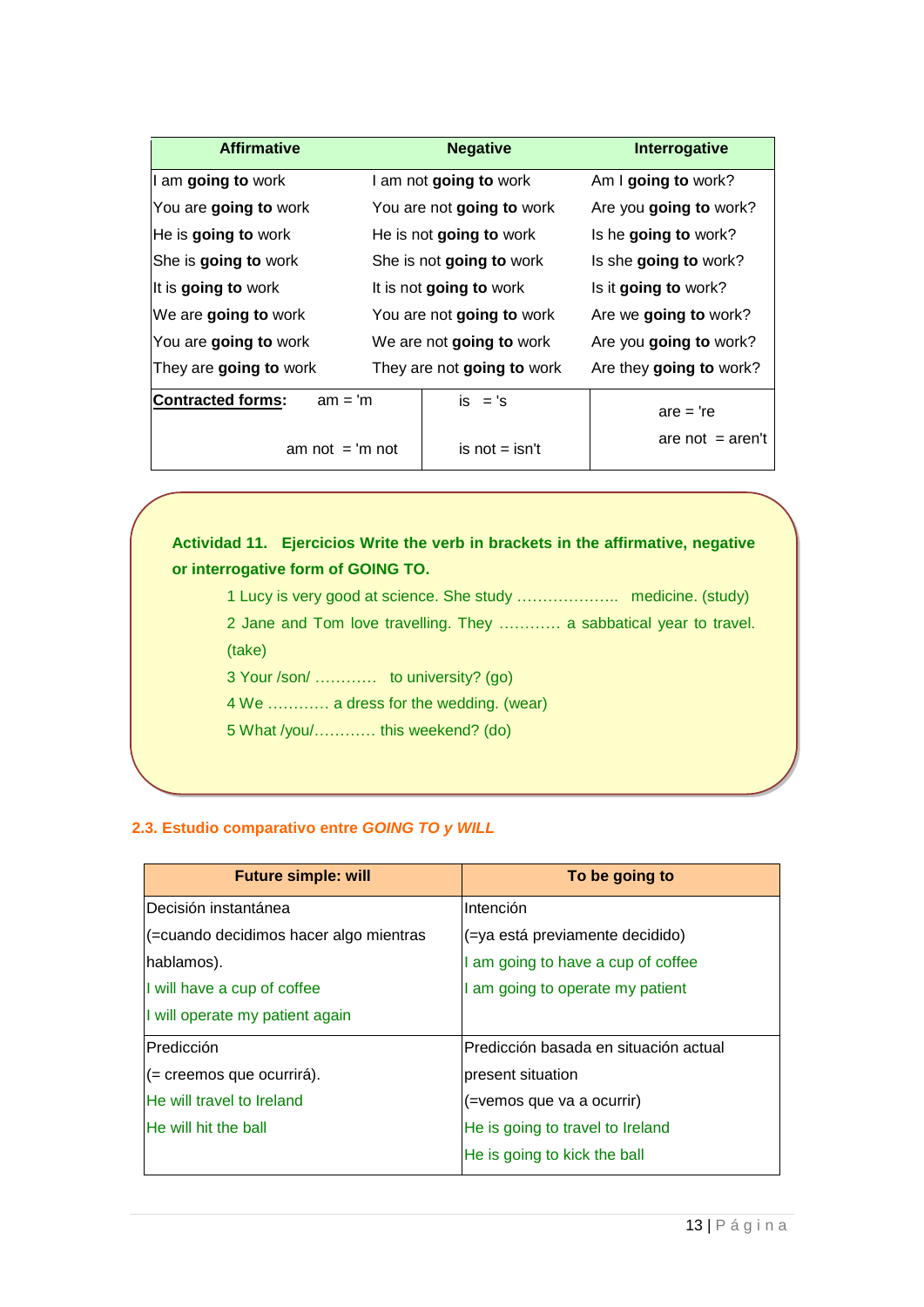# **Actividad 12. Will or going to? Choose the correct answer for the verb in brackets**

- 1.- The fire is gone! I …………….. and get some matches (go)
- 2.- I have a new computer and I …………… to use it. (use)
- 3.- You have a lot of paint. ……………. your living room? (redecorate)
- 4.- Did you remember to book the tickets? No, sorry., but I ……. (telephone)
- 5.- She is in hospital after the accident. I…………… her some flowers (send)

# <span id="page-13-0"></span>**3.** *"Will"* **con valor condicional: oraciones condicionales (primer tipo)** *(Conditional sentences: first type)*

# <span id="page-13-1"></span>**3.1. Formación**

La oración condicional está compuesta por dos partes (*clauses*):

| <b>ORACIÓN SUBORDINADA</b>              | <b>ORACIÓN PRINCIPAL</b>      |  |
|-----------------------------------------|-------------------------------|--|
| If + presente simple                    | <b>Futuro simple (will)</b>   |  |
| If it rains (Si llueve,)                | you will get wet (te mojarás) |  |
| If you don't hurry (Si no te das prisa) | we will miss the train        |  |
|                                         | (perderemos)                  |  |

La oración de "IF" y la oración principal:

Si la oración de "if" va en primer lugar, hay que poner coma:

If I see Bob, I will invite him. -Si veo a Bob, le invitaré. If you are late, we won't go to the cinema. -Si llegas tarde, no iremos al cine. If it is cold, will you stay at home? -Si hace frío, ¿te quedarás en casa?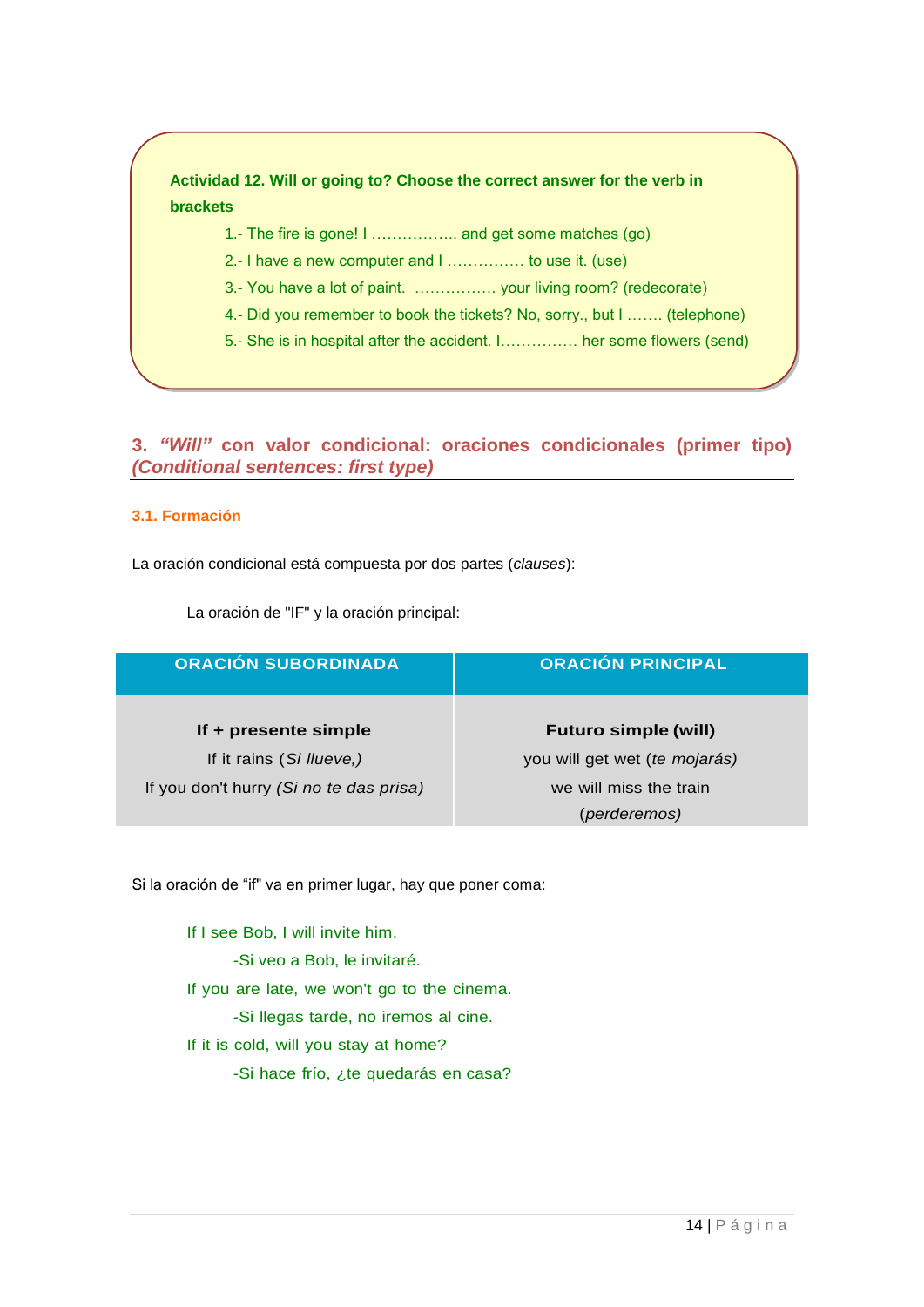| 1. If it's sunny,                                     | A if you take this pill.                                    |
|-------------------------------------------------------|-------------------------------------------------------------|
| 2.- If you study hard,<br>3.- You'll feel much better | B you will pass the test.<br>C the match will be cancelled. |
|                                                       |                                                             |
| 4.- If it rains,                                      | D we'll go to the park.                                     |
| 5.- If she cuts her hair,<br>1.5.5.5                  | F he will look completely different.                        |
| 2.                                                    |                                                             |
| 3.                                                    |                                                             |
| 4.                                                    |                                                             |
| 5.                                                    |                                                             |

Si la oración de "if" va en segundo lugar, no hay que poner coma:

| -I will finish my essay if I have time | Acabaré la redacción si tengo tiempo.                                                |
|----------------------------------------|--------------------------------------------------------------------------------------|
| -What will you do if you are late?     | ¿Qué harás si llegas tarde?                                                          |
|                                        | -You won't get in time if you get up late No llegarás a tiempo si te levantas tarde. |

|                                                                                           | <b>APRENDE</b>                                                |  |  |  |
|-------------------------------------------------------------------------------------------|---------------------------------------------------------------|--|--|--|
| El orden de la oración principal y subordinada puede alternarse sin que el significado de |                                                               |  |  |  |
| la oración varíe.                                                                         |                                                               |  |  |  |
| PERO:                                                                                     |                                                               |  |  |  |
| Siempre en la parte de IF el verbo tiene que ir en presente, mientras que en la cláusula  |                                                               |  |  |  |
| principal irá en futuro.                                                                  |                                                               |  |  |  |
|                                                                                           |                                                               |  |  |  |
|                                                                                           |                                                               |  |  |  |
|                                                                                           |                                                               |  |  |  |
| Actividad 13. Match the two parts of the sentence                                         |                                                               |  |  |  |
|                                                                                           |                                                               |  |  |  |
| 1 Do you mind<br>2 If you mix red and blue,                                               | A if you throw it into a lake.<br>B if you press this button. |  |  |  |
| 3 The coin will sink                                                                      | C if I smoke?                                                 |  |  |  |
| 4 The TV set turns on                                                                     | D you get purple.                                             |  |  |  |
|                                                                                           |                                                               |  |  |  |
| 2.                                                                                        |                                                               |  |  |  |
| 3.                                                                                        |                                                               |  |  |  |
| 4.                                                                                        |                                                               |  |  |  |
|                                                                                           |                                                               |  |  |  |
|                                                                                           |                                                               |  |  |  |
|                                                                                           |                                                               |  |  |  |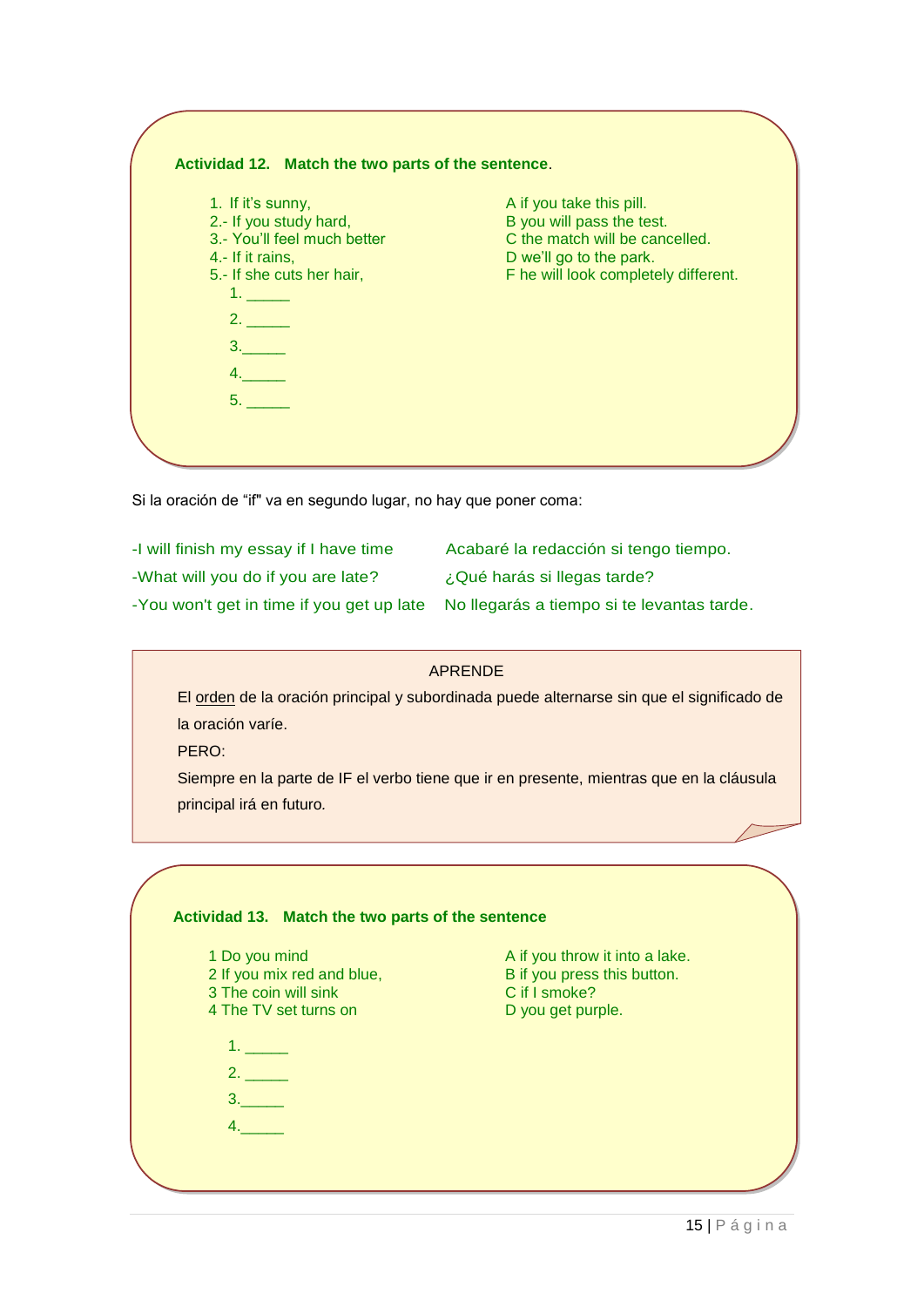# <span id="page-15-0"></span>**3.2. Usos**

La primera condicional se usa:

- Para hablar de situaciones que pensamos que son posibles.
- Para situaciones referidas al presente o al futuro, nunca al pasado.  $\bullet$
- Cuando hay una posibilidad real de que la condición se cumpla.  $\bullet$

If it rains tomorrow, I will stay at home.

Si llueve mañana, me quedaré en casa.

If John's father doesn't buy him a bike for his birthday, he'll be very unhappy. Si el padre de John no le compra una bicicleta para su cumpleaños, se pondrá muy triste.

# **Actividad 14. Match the two columns to make conditional sentences.**

- If I study drama, If it snows, We'll go to the beach I'll call you She'll come to the party They will understand you If you go to New York, If you leave at 8.30, If I study hard,
- I'll pass my exams
- we'll go out
- I'll become a famous actor
- if you invite her
- you'll arrive at 9.00
- if it is sunny tomorrow
- you'll never forget it
- if she comes
- will you drive to the north?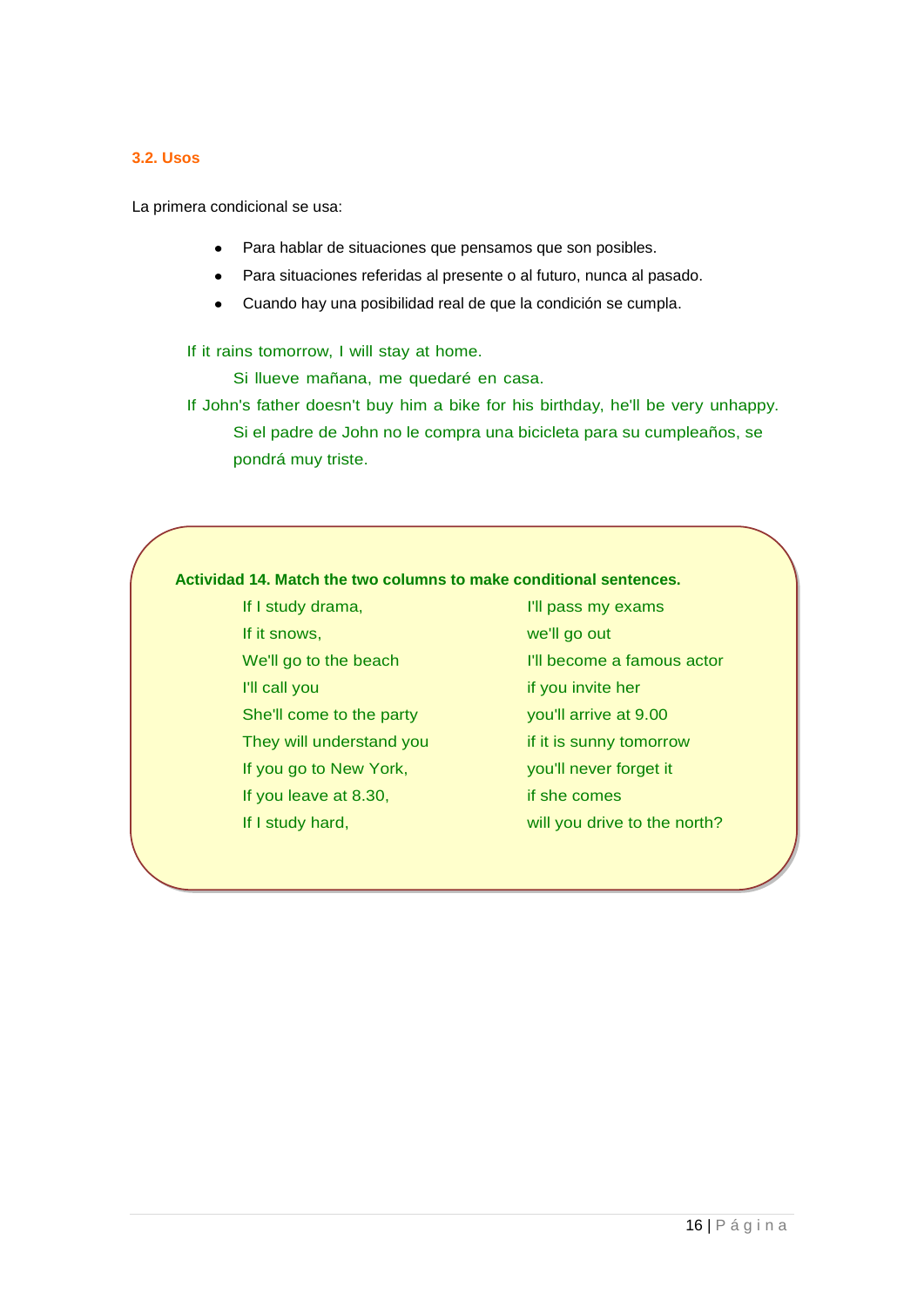# **Actividad 15. Complete the following IF sentences.**

Ejemplo:

If you train hard, you'll be a good tennis player

- 1. If my daughter gets up early,
- 2. She'll phone you if………………………..
- 3. If you save enough money,
- 4. If he comes late,
- 5. Paul will see a lot of paintings if ……………..
- 6. Mary will get a beautiful suntan if …………………….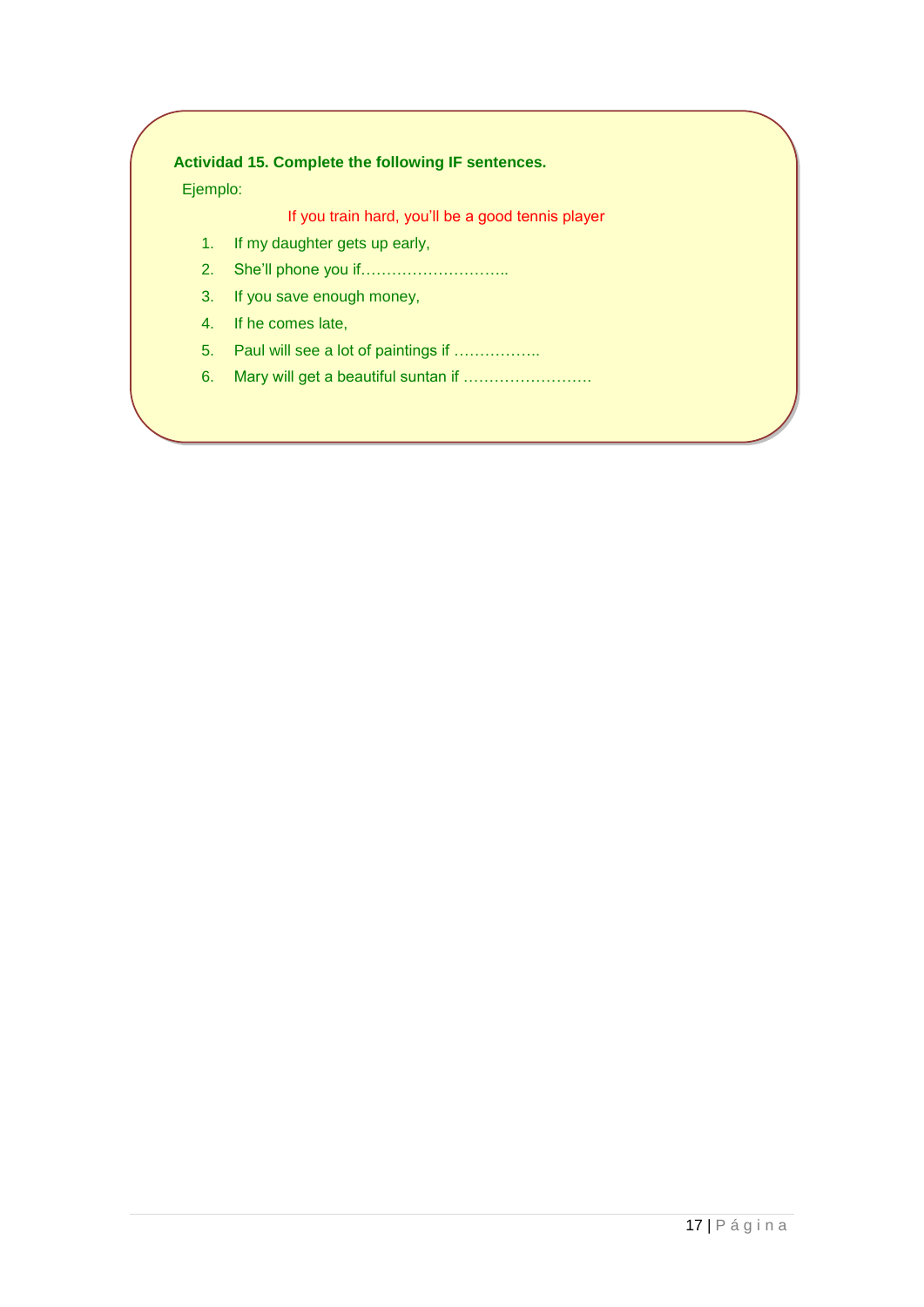**Actividad 16. Sean is planning a trip to Denmark. He has not got too much money. So he needs your help: complete de IF sentences to help him make the right decisions. / Sean está planeando un viaje a Dinamarca. No dispone de un presupuesto muy alto. Así que necesita tu ayuda: completa las oraciones condicionales para que pueda tomar las decisiones acertadas.**

Example: If he goes on foot, ... it will take a long time, and he will be very tired



Fuente[: http://www.fotosimagenes.org](http://www.fotosimagenes.org/mapa-de-europa-en-ingles)

If he goes by plane, it…

if he rides a motorbike,…

If he drives,…

If he goes by ship,…

If he rides a bicycle,…

If he goes by coach,…

If he takes the train,…

If he drives a van with more people,…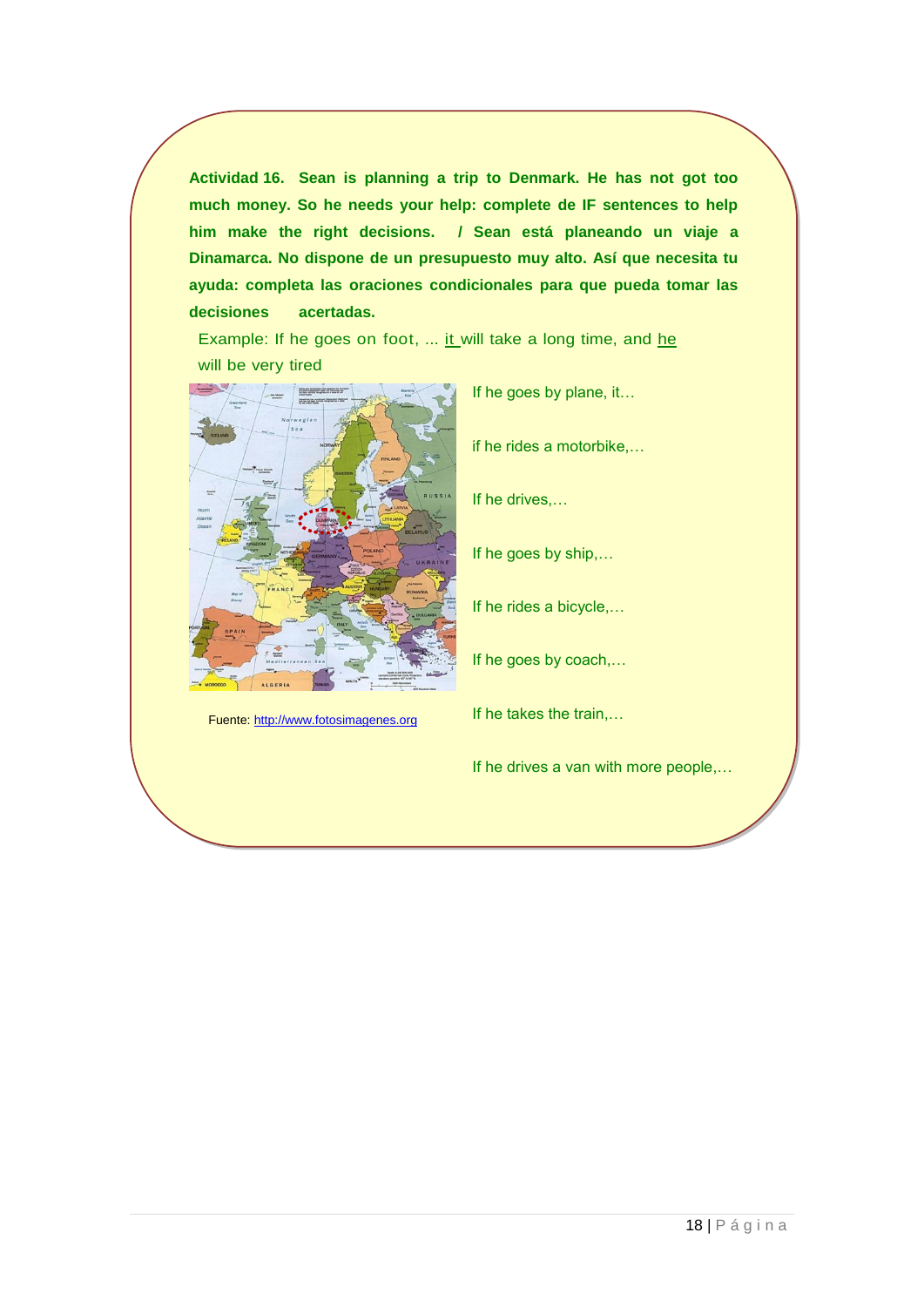# **Actividad 17. Give an answer to the following questions.**

-

-

-

-

-

- 1. What will you buy if you win a lot of money?
- 2. Where will you go if you have a boat?
- 3. What will you do if you pass all your exams?
- 4. If you go to London, what places will you visit?
- 5. What will you do if you meet a famous person?

# **WRITING**

| the lottery next Christmas.          |
|--------------------------------------|
| "THE BIG LOTTERY"                    |
| If I win the lottery next Christmas, |
|                                      |
|                                      |
|                                      |
|                                      |
|                                      |
|                                      |
|                                      |
|                                      |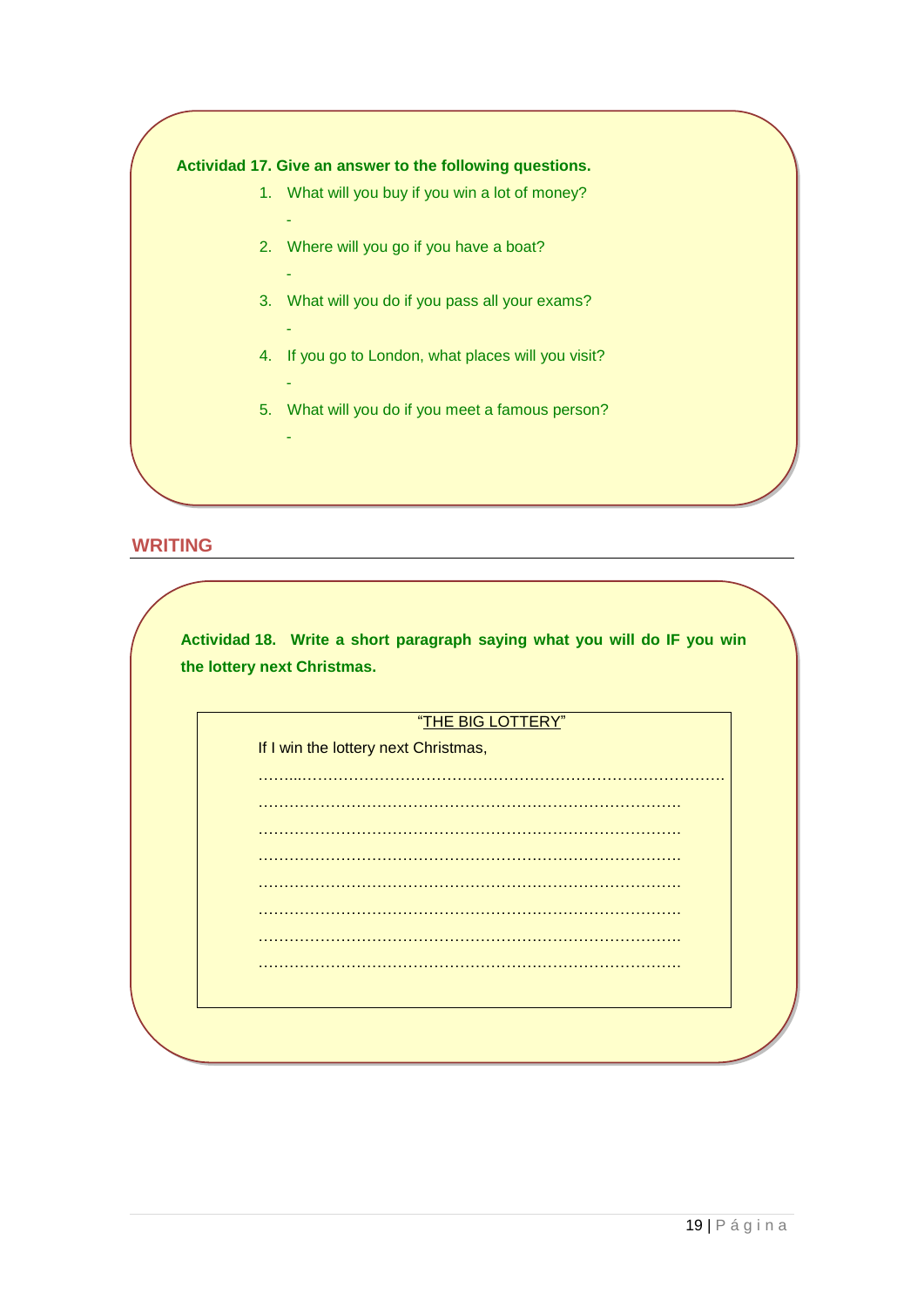# <span id="page-19-0"></span>**4. Pronunciación**

# <span id="page-19-1"></span>**4.1. Homófonos (3ª parte)**

Las palabras homófonas son aquellas que suenan igual pero tienen significados distintos:

|       | Examples: bye $\rightarrow$ adiós | buy $\rightarrow$ comprar<br>by $\rightarrow$ por |
|-------|-----------------------------------|---------------------------------------------------|
| bye   |                                   | <b>Bye, see you later!</b>                        |
| by    |                                   | I'm going to school by bike.                      |
| buy   |                                   | I'm going to <b>buy</b> a new video game.         |
|       |                                   |                                                   |
| hour  |                                   | I will be ready in one hour.                      |
| our   |                                   | This is our house.                                |
|       |                                   |                                                   |
| mail  |                                   | The postman brought me some mail.                 |
| meal  |                                   | Breakfast is the most important meal of           |
|       |                                   | the day.                                          |
| male  |                                   | That dog is not a female, it's a male.            |
| great |                                   | I'm going on holiday! Isn't that great?           |
| greet |                                   | I always greet my neighbours.                     |
|       |                                   |                                                   |
| site  |                                   | We had an excellent camping site.                 |
| sight |                                   | He was out of sight, so I couldn't see            |
|       |                                   | him anymore.                                      |
| side  |                                   | They drive on the left side in England.           |

### **Actividad 19. Choose BY / BUY / BYE to complete the sentences.**

- 1. I go to work\_\_\_\_\_\_\_\_\_\_\_\_ train.
- 2. She's going to \_\_\_\_\_\_\_\_\_\_\_\_\_\_\_\_\_ a new car.
- 3. The painting was painted \_\_\_\_\_\_\_\_\_\_ Picasso.
- 4. I never\_\_\_\_\_\_\_\_\_\_\_\_\_ books. I always go to the library.
- 5. The president arrived \_\_\_\_\_\_\_\_\_\_\_\_\_ helicopter.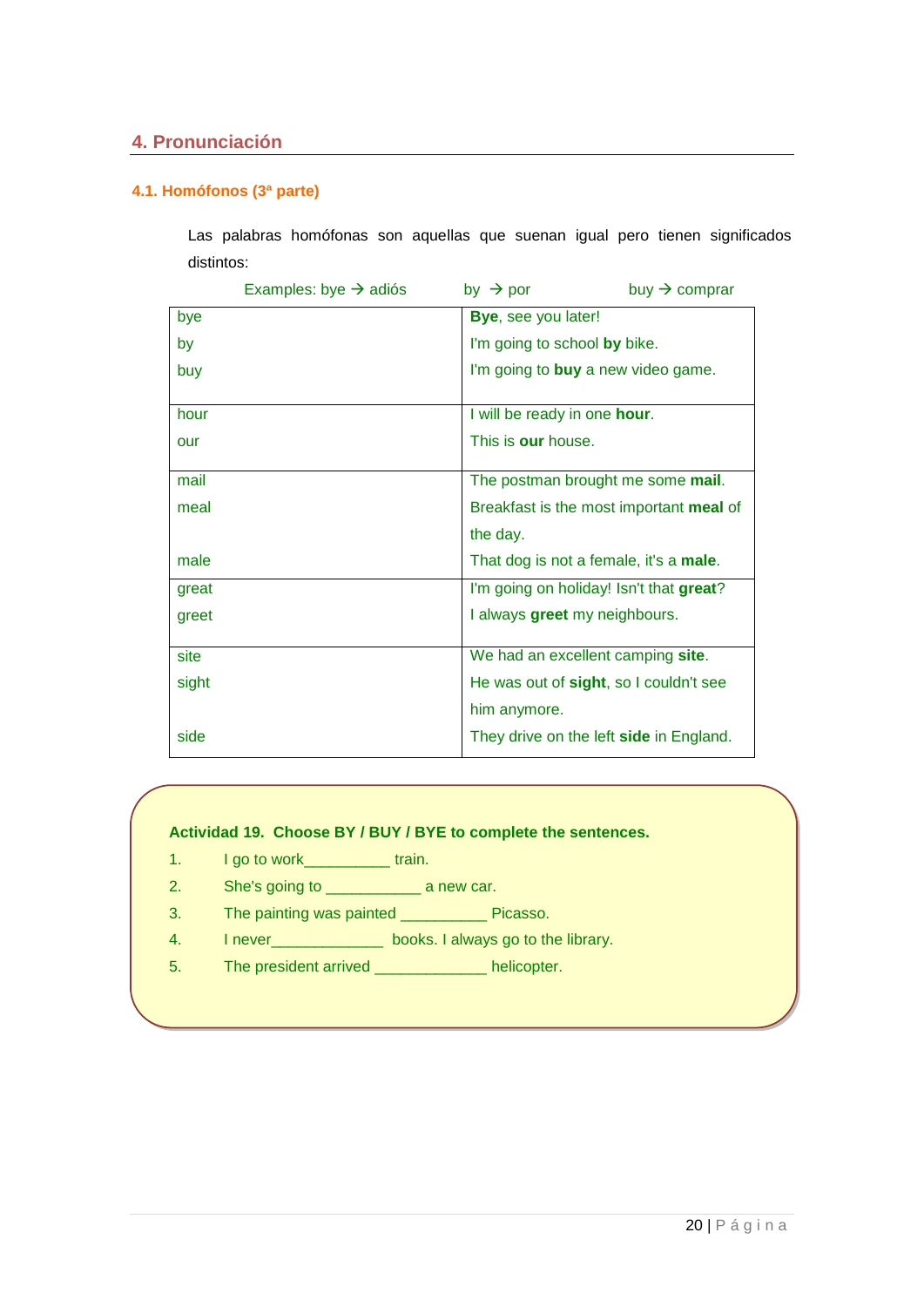# **Actividad 20. Choose OUR / HOUR to complete the sentences.**

- 1. Welcome in ……. house.
- 2. We have been walking for more than an……….. .
- 3. …….….bus was late.

.

- 4. We're visiting ……… grandparents.
- 5. The test will take one………….

# <span id="page-20-0"></span>**Ejercicios de autocomprobación**

### **Ejercicio 1. Complete the sentences using the appropriate verb.**

- 1. If Sean ………….. hungry, he'll make a sandwich
- 2. I will take an umbrella if it tomorrow
- 3. If you don't study, you \_\_\_\_the exams
- 4. She will stay until late if she \_\_\_\_\_\_to the party
- 5. If you ……………. \_\_\_your umbrella, you'll get wet
- 6. I'll go to the party if I \_\_\_\_\_\_\_\_busy
- 7. If the weather is bad, they \_\_\_\_\_\_\_\_\_\_\_the match
- 8. She will finish her work if she \_\_\_ time
- 9. If you drive too fast, you \_\_\_an accident
- 10.What ………………. if you miss the plane?

### **Ejercicio 2. Complete the sentences using the right form of the verb in brackets.**

- 1. If I go to London, I ………………………. (visit) my aunt Mary.
- 2. If I study hard, I………………… (learn) a lot.
- 3. She'll receive a present if she …………………………. (pass) her exam.
- 4. He ………………………………. (be) very happy if he sees David Bisbal in concert.
- 5. If we turn off the lights in the morning, we ………………. (save) a lot of money every month.

### **Ejercicio 3. Write first conditional sentences**

1- If/ you/ buy the food,/ I / cook dinner

……………………………………………………………………. . 2- We/ not play tennis/ If / it/ rain

……………………………………………………………………. . 3- If/ he/ go to Paris, /he/ visit the Louvre

4- I / go to university/ If / I / study a lot

 $21$  | P á g i n a